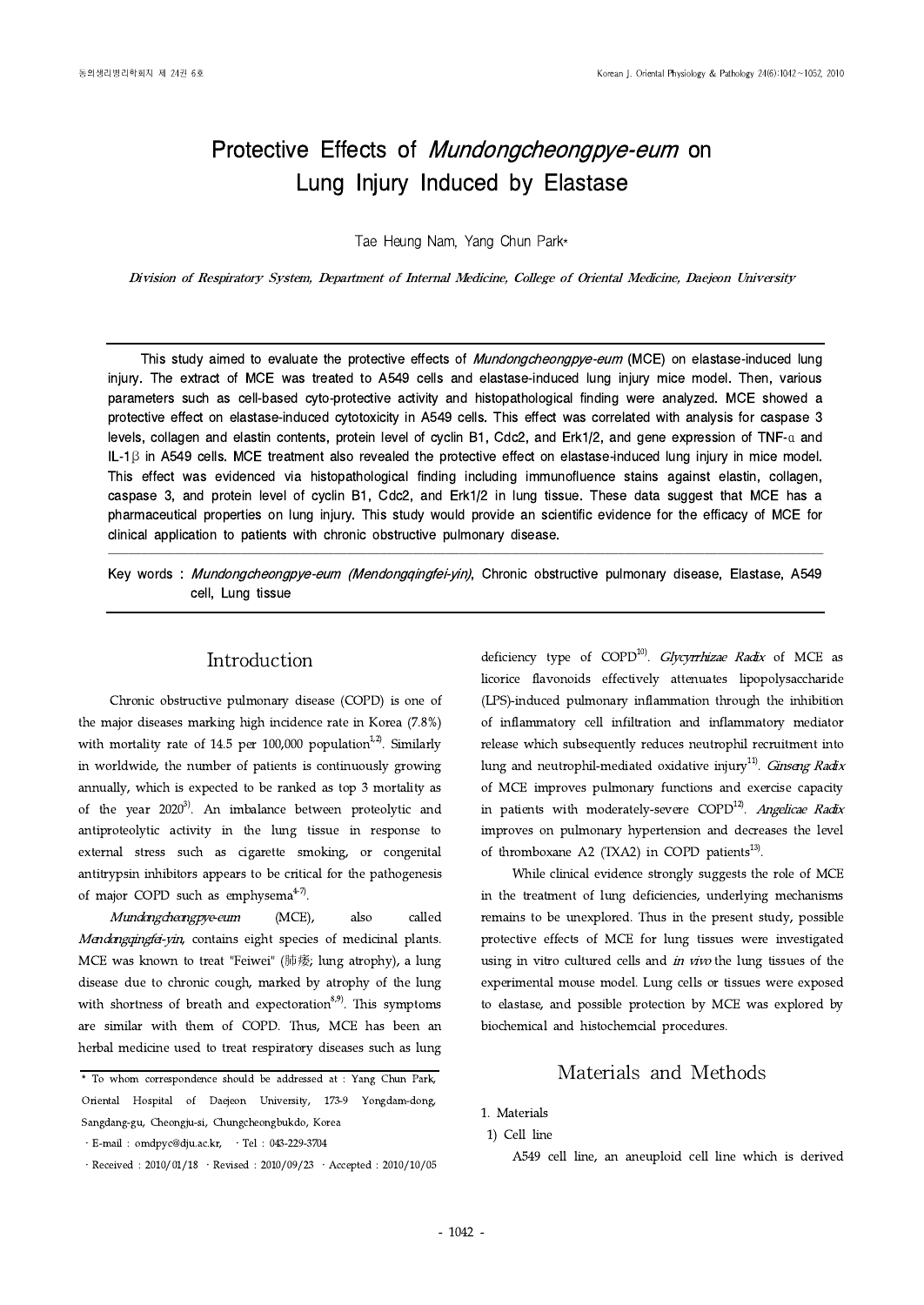from cancerous lung tissue, was obtained from Korean Type Culture Collection (KTCC).

2) Animals

The mice used for the lung disease model were 7-week old male albino ICR (Samtako, Korea). Animals were placed in an animal room with a regulated temperature  $(22^{\circ}C)$ , 60% humidity, and a 12 hr light and 12 hr dark cycle. Animals were allowed to eat commercial chow (Samyang Co, Korea) and drink water ad libitum.

## 3) Drug

Mundongcheongpye-eum (MCE), which was purchased from Omni Herb Co (Korea) is a decoction consisting of the following herbal components(Table 1).

Table 1. The Compositions of Mundongcheongpye-eum (MCE)

| Herbal medicine          | Amount, $g(\%)$ |
|--------------------------|-----------------|
| Asteris Radix            | 8.0(20.8)       |
| Astragali Radix          | 6.0(15.6)       |
| Paeoniae Radix Alba      | 6.0(15.6)       |
| Glycyrrhizae Radix       | 6.0(15.6)       |
| Ginseng Radix            | 4.0 (10.4)      |
| Liriopis Tuber           | 4.0(10.4)       |
| Angelicae Gigantis Radix | 2.4(6.3)        |
| Schizandrae Fructus      | 2.0(5.2)        |

MCE (76.8 g dry weight) was resuspended in 2 liters of water, heat-extracted with 2 liters of water for 3 hr, and filtered three times. The filtered fluid was distilled using the rotary vacuum evaporator (Büchi 461, Eyela, USA). Concentrated solutions were frozen at -70 $^{\circ}$ C for 4 hr, and freeze-dried for 24 hr. The amount of extracted MCE was 13.7 g showing the yield of 17.8%. The product was kept at  $4^{\circ}C$ , and dissolved in water. The stock solution (10  $mg/m\ell$  in phosphate buffered saline) was stored at -20 $^{\circ}$ C and used for experiment by diluting with physiological saline solution (0.9% NaCl in water) before use.

## 4) Reagents

Elastase enzyme was purchased from Sigma (USA), dissolved in H<sub>2</sub>O, and stored at -80 $^{\circ}$ C until use. Antibodies used in the current study are as follows: anti-elastin rabbit polyclonal antibody (Calbiochem, USA), cleaved caspase 3 (Cell Signalling, USA), fluorescein goat anti-mouse IgG (Invitrogen, USA), rhodamine red-X goat anti-rabbit IgG (Invitrogen, USA), Hoechst 33258 (Invitrogen, USA), anti-cyclin B1 developed in rabbit IgG fraction of antiserum (Sigma, USA), phospho-Erk 1/2 (Cell Signaling, USA), total Erk1/2 (Cell Signaling, USA), actin (MP Biomedicals, USA), goat anti-rabbit IgG-HRP (Santa Cruz Biotechnology, USA).

## 2. Experimental Procedures

1) In vitro experiments

(1) Cell culture

A549 cells were cultured in RPMI 1640 medium (Lonza, USA) containing 10% heat-inactivated fetal bovine serum (FBS) supplemented with penicillin (100 units/ $M/\text{s}$ treptomycin (100  $\mu$ g/ml) at 37°C incubator supplied with 5% CO<sub>2</sub>. Activated cells were proliferated at  $75 \text{ cm}^2$  flask (SPL, Korea) and transferred every 3 days.

(2) MTT assay

PC12 cell viability was assayed by reduction of MTT[3-(4,5-dimethylthiazole-2-yl)-2,5-diphenyltetrazolium bromide] reagent. Cells  $(1\times10^5/\text{well})$  were plated in 96-well plate. Cells were treated with 1 unit of elastase and with different concentrations of MCE (0.3  $mg/m\ell$  - 1  $mg/m\ell$ ) for 12 hr or 24 hr. Cells were then treated with MTT solution for 4 hr, and optical density was measured using spectrophotometer at 570 ㎚. Cell viability was measured as follows. (1) Cell culture<br>
A549 cells were cultured in RPMI 1640 medium (Lonza,<br>
A549 cells were cultured in RPMI 1640 medium (Lonza,<br>
SSA) containing 10% heat-inactivated fetal bovine serum (FBS)<br>
supplemented with penicillin (10

$$
Cell viability = \frac{optical density of cells \, treated with \, drugs}{optical \, density of \,cells \, treated with \, saline \, vehicle} \times 100
$$

## (3) Immunofluorescence staining

For immunofluorescence staining, A549 cells on the coverslips were fixed with 4% paraformaldehyde, 4% sucrose in phosphate-buffered saline (PBS) at room temperature for 40 min, permeabilized with 0.5% nonidet P-40 in PBS, and blocked with 2.5% horse serum and 2.5% bovine serum albumin for 4 hr at room temperature. Cells on the coverslips were incubated with primary antibody, washed with PBST (PBS plus 0.1% triton X-100) 3 times for 10 min each, and incubated with fluorescein-goat anti-mouse (1:400 dilution, Molecular Probes) or rhodamine-goat anti-rabbit secondary antibodies (Molecular Probes) in 2.5% horse serum and 2.5% bovine serum albumin for 1 hr at room temperature and cover-slipped with gelatin mount medium. For some experimental purpose, Hoechst staining reaction for nuclear visualization was performed between washing steps after secondary antibody reaction (see below for the experimental details of Hoechst staining). The reaction procedures for secondary antibody reaction was performed at the dark place. The merged images were produced by layer blending mode options of the Adobe Photoshop (version 5.5). The primary antibodies used in this study were anti-elastin rabbit polyclonal antibody (1:500, Calbiochem, Germany) and cleaved caspase 3 antibody (1:500, Cell Signaling, USA).

(4) Hoechst staining

Fixed cells on the coverslips were used for Hoechst staining. Hoechst 33258 dye (Sigma, USA) was used to visualize individual cells by staining nucleus. Cells were treated with 25  $\mu$ g/ml of Hoechst 33258 in 0.1% triton X-100 in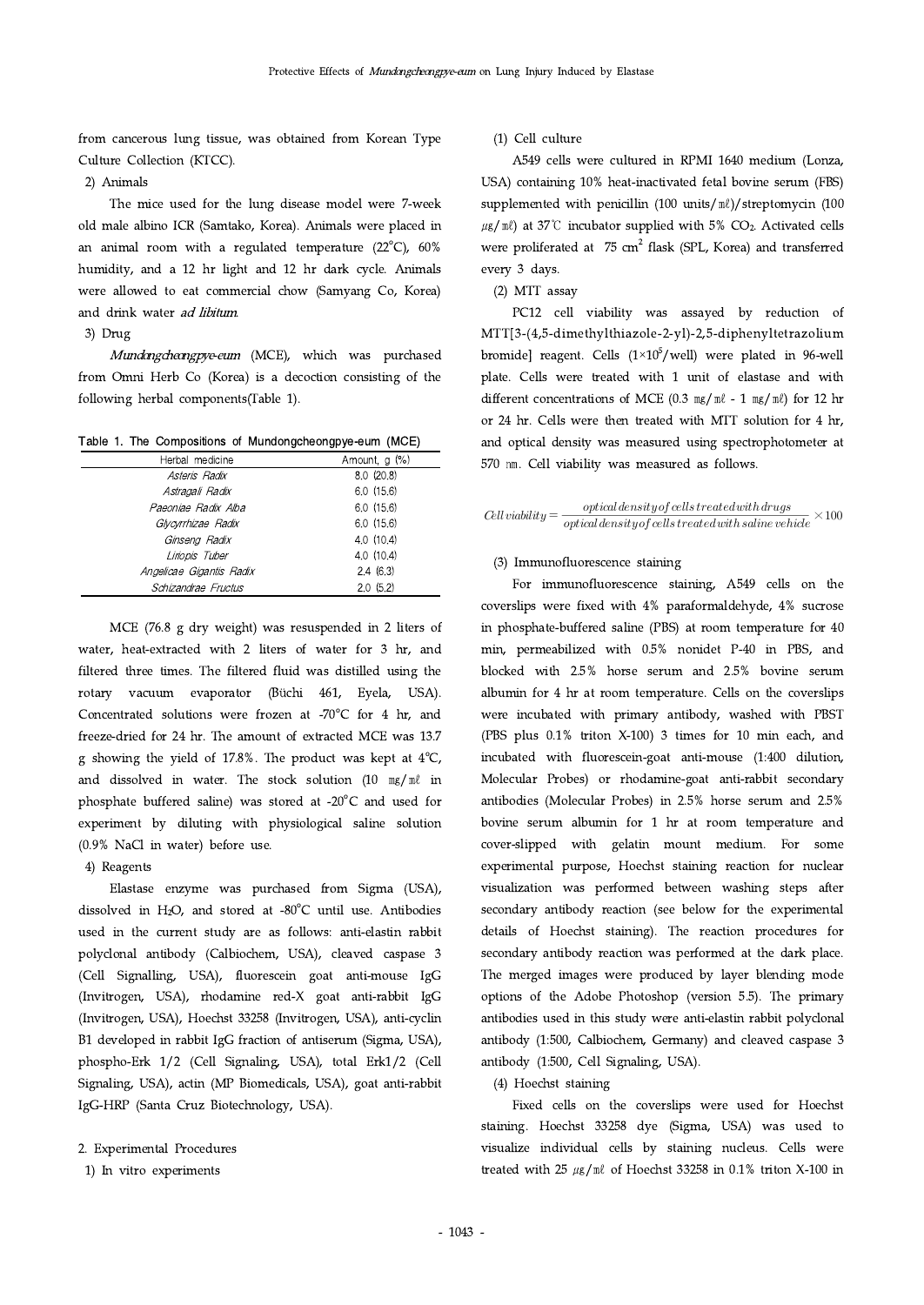phosphate-buffered saline solution (PBST) for 10 min. Cell nuclei were visualized blue under the fluorescence microscope.

(5) Western blot analysis

A549 cells were washed with ice-cold phosphate buffered saline (PBS), and sonicated under 50-200 μl of triton lysis buffer (20 mM Tris, pH 7.4, 137 mM NaCl, 25 mM β -glycerophosphate, pH 7.14, 2 mM sodium pyrophosphate, 2 mM EDTA, 1 mM Na<sub>3</sub>VO<sub>4</sub>, 1% triton X-100, 10% glycerol, 5  $\mu$ g / $\mathbb{R}$  leupeptin, 5  $\mu$ g/ $\mathbb{R}$  aprotinin, 3  $\mu$ M benzamidine, 0.5 mM DTT, 1 mM PMSF). Protein (15  $\mu$ g) was resolved in 12% SDS polyacrylamide gel and transferred to immobilon polyvinylidenedifluoride (PVDF) membranes (Millipore, USA). Blots were blocked with 5% nonfat dry milk in PBST (17 mM KH2PO4, 50 mM Na2HPO4, 1.5 mM NaCl, pH 7.4, and 0.05% Tween-20) for 1 hour at room temperature and then incubated overnight at 4℃ in 0.1% triton X-100 in PBS plus 5% nonfat dry milk containing antibodies. Protein bands were detected using the Amersham ECL kit (Amersham Pharmacia Biotech, USA), with horseradish peroxidase-conjugated secondary goat anti-rabbit or goat anti-mouse antibodies (Transduction Laboratories, USA). The antibodies used in the present study were anti-elastin rabbit polyclonal (1:1,000, Calbiochem, Germany), anti-cyclin B1 (1:1,500, Sigma, USA), polyclonal anti-Cdc2 (1:1,500, Santa Cruz, biotechnology, USA), cleaved caspase-3 antibody (1:1,500. Cell Signaling, USA), phospho-p44/42 Erk1/2 kinase antibody (1:4,000, Cell Signaling, USA), p44/42 Erk1/2 kinase antibody (1:4,000, Cell Signaling, USA), actin (1:15,000, MP Biomedicals, USA).

- (6) RNA extraction and RT-PCR
- ① RNA extraction

Cultured PC12 cells were treated and lysed for 10 min with 1  $\mathbb{R}$  of RNAzol<sup>B</sup> (easy-BLUE, Intron biotechnology, USA), and 200 μl of chloroform was added, mixed, and phase-separated by centrifugation at 13,000 rpm. Separated upper aqueous phase (400 μl) was recovered, mixed with an equal volume of 2-propanol, and incubated on ice for 15 min. The sample was centrifuged again at 13,000 rpm for 15 min, washed with 80% ethanol, vacuum-dried, and resuspended in 20 μlof diethyl pyrocarbonate (DEPC)-treated water. The amount of isolated RNA was measured by spectrophotomertic measurement of optical density at 260 ㎚. The isolated RNA was denatured at 75℃ and used for the synthesis of the first stranded cDNA.

## ② RT-PCR

Total RNA was denatured at 75℃ for 5 min and 2.5 μl of 10 mM dNTP mix, 1  $\mu$ g oligo-dT, 1 μl RNase inhibitor (20 U/μ l), 1 μl 100 mM DTT, and 4.5 μl  $5\times RT$  buffer (250 mM Tris-HCl, pH 8.3, 375 mM KCl, 15 mM MgCl<sub>2</sub>), and 1 μl of MMLV RT (200 U/μl) were added to the reaction. PCR was performed using Taq polymerase (Promega, USA) with specific primers for individual reactions. PCR conditions were 94℃ for 5 min of initial DNA denaturation, 94℃ for 30 sec of subsequent denaturation, 55℃ for 30 sec primer annealing, 7 2℃ for 30 sec polymerization, and 72℃ of 7 min of final polymerization reaction. PCR was usually performed for 30 cycles. The primers used in the present study are listed in Table 2.

|  | Table 2. Nucleotide Sequences used in the Present Study |  |  |  |
|--|---------------------------------------------------------|--|--|--|
|  |                                                         |  |  |  |

| Target Gene   |         | Primer Sequence                    | Pruduct Size<br>(bp) |  |
|---------------|---------|------------------------------------|----------------------|--|
| $IL - 1\beta$ |         | Forward GCT GAT GGC CCT AAA CAG    | 672                  |  |
|               | Reverse | GAA GAC GGG CAT GTT TTC            |                      |  |
| $TNF-a$       |         | Forward AGC CCA TGT TGT AGC AAA CC | 516                  |  |
|               |         | Reverse GGT TGA GGG TGT CTG AAG GA |                      |  |

2) In vivo experiments

(1) COPD animal model

ICR mice (7 weeks old) were inhaled with elastase (0.4 unit in 100  $\mu$ ) and lung injury was observed for 2 days. Animals were randomly assigned into (i) untreated normal group, (ii) control group treated with elastase, and (iii) experimental group treated with elastase and MCE administration (400  $\text{mg/kg}$ , per  $\alpha s$ ). For elastase injection, animals were lightly anesthetized with 0.05 ml ketamine (50 mg  $/m\ell$ ), and elastase solution was inhaled through the nose. MCE were treated for the last 7 days, mice were fasted for 24 hr before sacrifice and then lung tissues were dissected for analysis.

(2) Hemotoxylin & eosin (H & E) staining

The lung tissues were frozen at -20℃ and prepared using cryostat. Sections on slides were immersed in hemotoxylin solution for 1 min and washed several times with running water. Sections were reacted with eosin solution for 1 min and washed again with water, and dehydrated with ethanol series  $(50\% \rightarrow 70\% \rightarrow 95\%)$  to remove excess stains on the sections. Finally, slides were mounted with gelatin mount medium and observe under the bright field microscope (Nikon, Japan).

(3) Immunofluorescence staining for lung tissue

For immunofluorescence staining, lung sections on a slide were fixed with 4% paraformaldehyde, 4% sucrose in phosphate-buffered saline (PBS) at room temperature for 40 min, permeabilized with 0.5% nonidet P-40 in PBS, and blocked with 2.5% horse serum and 2.5% bovine serum albumin for 4 hr at room temperature for 16 hr. The remaining part of the immunostaining and Hoechst nuclear staining procedures were essentially the same as for cultured cells.

(4) Western blot analysis for lung tissue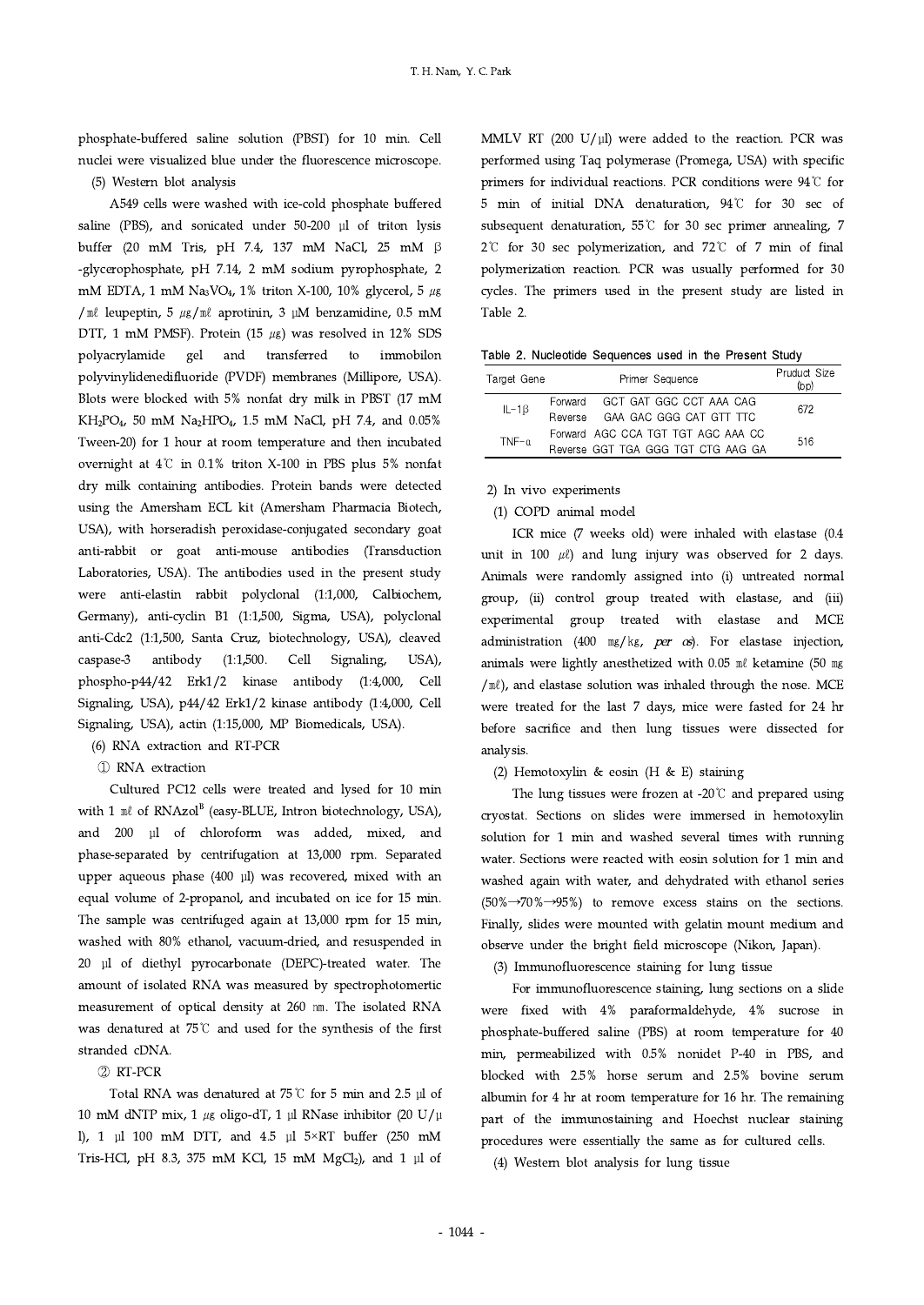Lung tissue was washed with PBS containing 137 mM NaCl, 2.7 mM KCl, 10 mM Na<sub>2</sub>PO<sub>4</sub>, 2 mM KH<sub>2</sub>PO<sub>4</sub> (pH 7.4), and sonicated under the triton lysis buffer (20 mM Tris, pH 7.4, 137 mM NaCl, 25 mM β-glycerophosphate, pH 7.14, 2 mM sodium pyrophosphate, 2 mM EDTA, 1 mM Na3VO4, 1% triton X-100, 10% glycerol, 5  $\mu$ g/ml leupeptin, 5  $\mu$ g/ml aprotinin, 3 μ M benzamidine, 0.5 mM DTT, 1 mM PMSF). The amount of protein in each lysate was quantitated by spectrophotometer, and  $15 \mu g$  of protein was used for SDS-polyacrylamide gel electrophoresis. The remaining procedure for western analysis was essentially same as described above.

## (5) Microscopic analysis

Images from immunofluorescence staining were analyzed by fluorescence microscope (Nikon, Japan) and those from H & E staining were analyzed by bright-field and phase contrast microscope. The images were captured and transferred into the computer software (ACT-1). Merged images were analyzed under the image blend mode of the Photoshop software (version 5.5).

## 3) Statistical analysis

Data were presented as mean±standard error of mean (SEM). A StatView512+ $^{TM}$  computer software was used for statistical analysis by one way ANOVA. The p-value less than 0.05 was considered as statistically significant.

## Results

#### 1. In vitro

1) Effects of MCE on the survival of elastase-treated cells

To investigate the effects of MCE on the survival of elastase-treated cells, cell viability was determined by MTT assay. A percentage of cell survival was in the range between 95% and 102% when the cells were treated with 0.01  $mg/m\ell$ <br>and up to 1.0  $mg/m\ell$  of MCE(Fig. 1A). Cell survival was further and up to 1.0 mg/ml of MCE(Fig. 1A). Cell survival was further examined after treatment of elastase with different concentrations of MCE. Cell survival was significantly decreased by elastase treatment for 12 hr or 24 hr, and additional treatment of MCE at 0.3  $mg/m\ell$  to 1.0  $mg/m\ell$  B significantly elevated cell survival. The data further showed that MCE at the concentration of 0.3  $mg/ml$  to 0.5  $mg/ml$  was appropriate to recover cell survival, and these two concentrations were used for the remaining of the current study(Fig. 1B)

### 2) Effects of MCE on the elastin protein levels

Elastin protein levels were examined in A549 cells after elastase and MCE treatments. Elastase treatment for 12 hr or 24 hr decreased elastin protein levels in A549 cells. However, when the cells were treated with MCE together with elastase, elastin protein levels maintained similar to those of untreated control cells(Fig. 2A).

To investigate the integrity of A549 cells, cultured A549 cells were used for immunofluorescence staining for elastin protein. When A549 cells were treated with elastase for 12 hr or 24 hr, it was observed that elastin protein signals were observed to levels similar to those of the intact control, but, in many of stained cells, the signals were localized more centrally, particularly in cells with 24 hr treatment of elastase. This pattern of signaling displacement was much reduced when the cells were treated with MCE in addition to elastase(Fig. 2B). Merged images of nuclear signals with elastin protein in cells treated elastase showed overall overlapping in nuclear area whereas in cells treated with elastase and MCE, elastin was localized in perinuclear area in addition to nuclear area(Fig. 2C). 3) Effects of MCE on A549 cell death by elastase treatment

To determine whether apoptotic signaling pathway is involved in elastase-mediated cell death, changes in caspase 3 protein levels in A549 cells were tested. In the intact A549 cells, no caspase 3 protein signals were detected, but the treatment of elastase for 12 hr or 24 hr clearly induced caspase 3-positive cells(Fig. 3A). The number of caspase 3-positive cells were much more increased in cells treated with elastase for 24 hr than those with 12 hr. MCE addition decreased caspase 3-positive cells in A549 cells with 12 hr or 24 hr treatment with elastase. It was further observed that in A549 cells treated with elastase and MCE for 24 hr, caspase 3-positive cells revealed nuclear morphology with shrunken and/or fragmented pattern(Fig. 3B).



Fig. 1. MTT assay of A549 cells to determine cell viability. (A) A549 cells were treated with different concentrations of MCE for 24 hr and harvested for MTT assay. (B) A549 cells were treated with elastase (1 unit) alone or in the presence of 0.3-1.0 mg/ml of MCE. \*\*\*: p<0.001 compared to control by ANOVA test  $\dagger$   $\dagger$  :  $p < 0.01$   $\dagger$   $\dagger$   $\dagger$  :  $p < 0.001$  compared to elastase by ANOVA test.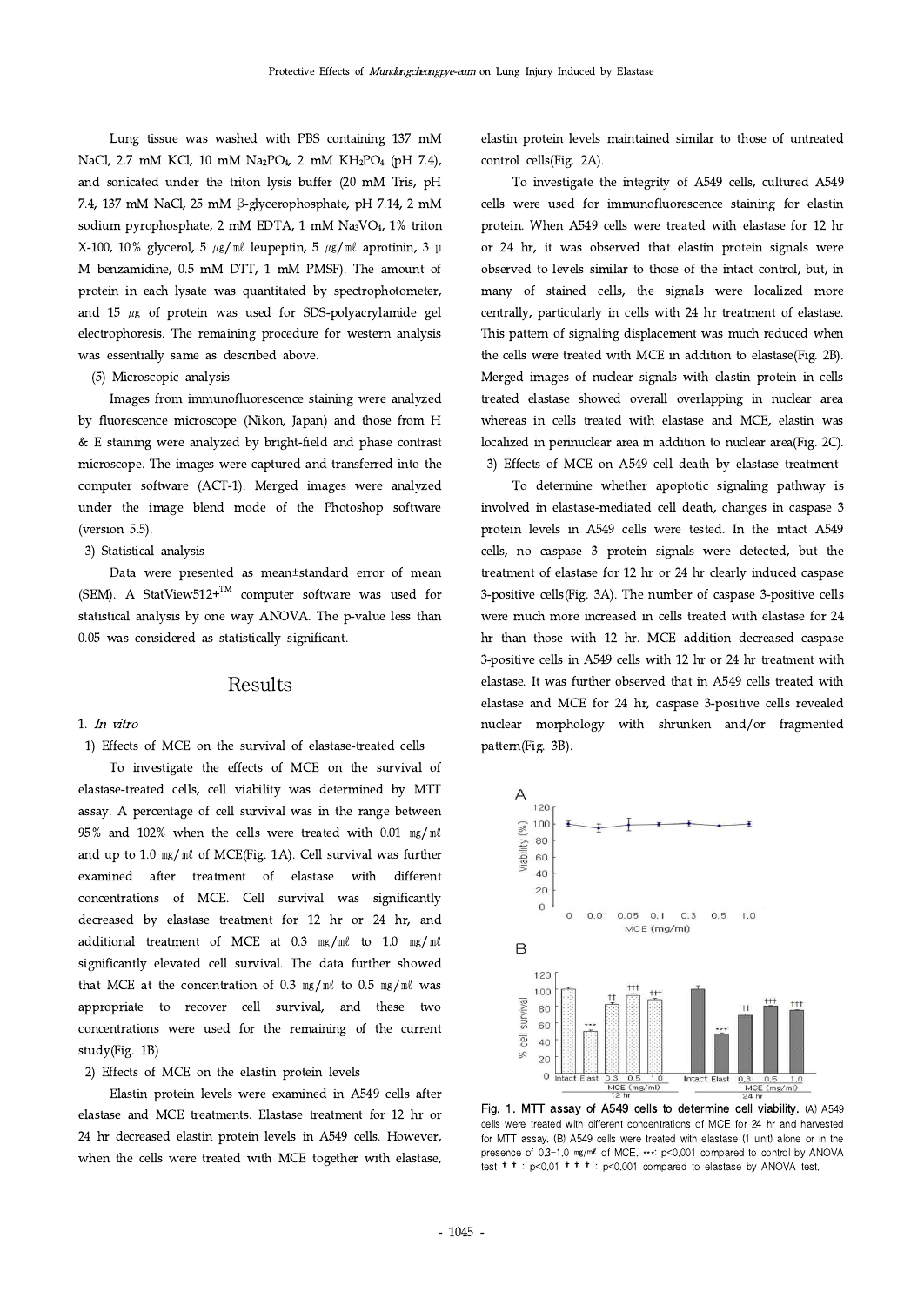

Fig. 2. Changes of elastin protein levels in A549 cells by MCE treatment. (A) Western blot analysis for actin protein was performed as an internal loading control. Lanes 1: intact control, 2: elastase (1 unit) 12 hr, 3: elastase (1 unit) 24 hr, 4: elastase (1 unit) plus MCE (0.5 ㎎/㎖) 12 hr, 5: elastase (1 unit) plus MCE (0.5 ㎎/㎖) 24 hr.(B) A549 cells were analyzed by immunofluorescence staining for elastin protein. (C) Merged view of elastin protein signals (red) in A549 cells with Hoechst nuclear staining (blue). Perinuclear elastin protein signals in cells treated with elastase and MCE for 24 hr were indicated by arrowheads.



Fig. 3. Identification of caspase 3-positive cells in A549 cells after elastase and MCE treatments. (A) Immunofluorescence staining of A549 cells with anti-caspase 3 antibody and MCE. Caspase 3-positive cells were identified in red color. (B) Nuclear identification of caspase 3-positive cells. A549 cells were treated with elastase and MCE for 24 hr and used for caspase 3 immunostaining (red) and Hoechst nuclear staining (blue). The nuclei positive to caspase 3 were marked by arrows in Hoechst-stained image.

4) Effects of MCE on Cdc2 and cyclin B1 signaling pathways in A549 cells

To determine the effects of MCE treatments on cell proliferation, Cdc2 and cyclin B1 protein levels were investigated in elastase-treated A549 cells. Elastase treatment slightly decreased Cdc2 protein levels, and 24 hr treatment further decreased Cdc2 protein levels. MCE treatment for 12 hr did not change compared to those treated with elastase, but MCE treatment for 24 hr increased Cdc2 levels compared to 24 hr elastase-treated control. Cyclin B1 protein levels were barely detected in untreated control cells and elastase-treated cells. However, cyclin B1 protein was strongly detected in elastase-treated A549 cells with MCE for 12 hr and 24 hr(Fig. 4).



Fig. 4. Changes of cell cycle protein levels in A549 cells by MCE treatment. A549 cells were cultured and treated with elastase or elastase plus MCE for 12 hr or 24 hr. Cell lysate was used for western blot analysis with anti-Cdc2 antibody and anti-cyclin B1 antibody. Western blot analysis for actin protein was performed as an internal loading control. Lanes 1: intact control, 2: elastase (1 unit) for 12 hr, 3: elastase (1 unit) for 24 hr, 4: elastase (1 unit) plus MCE (0.5 ㎎/㎖) for 12 hr, 5: elastase (1 unit) plus MCE (0.5 ㎎/㎖) for 24 hr.

## 5) Effects of MCE on Erk1/2 activity in A549 cells

To examine the effects of MCE treatment on elastase-treated A549 cells, Erk1/2 protein activity was investigated by measuring phospho-Erk1/2 protein levels. Basal levels of phospho-Erk1/2 protein were detected in untreated control cells, and some decreases in phospho-Erk1/2 levels were observed after elastase treatment for 24 hr. When MCE was treated for 12 hr, phospho-Erk1/2 was not altered, but after 24 hr treatment, obvious increased phospho-Erk1/2 protein was detected(Fig. 5).



Fig. 5. Changes of phospho-Erk1/2 and total Erk1/2 protein levels in A549 cells by MCE treatment. A549 cells were cultured and treated with elastase or elastase plus MCE for 12 hr or 24 hr. Cell lysate was used for western blot analysis for phospho-Erk1/2 and total Erk1/2 proteins. Western blot analysis for Erk1/2 protein was performed as an internal loading control. Lanes 1: intact control, 2: elastase (1 unit) 12 for hr, 3: elastase (1 unit) for 24 hr, 4: elastase (1 unit) plus MCE (0.5 ㎎/㎖) for 12 hr, 5: elastase (1 unit) plus MCE (0.5 ㎎/㎖) for 24 hr.

6) Effects of MCE on expression of inflammatory cytokines in A549 cells

To determine whether elastase treatment induce mRNA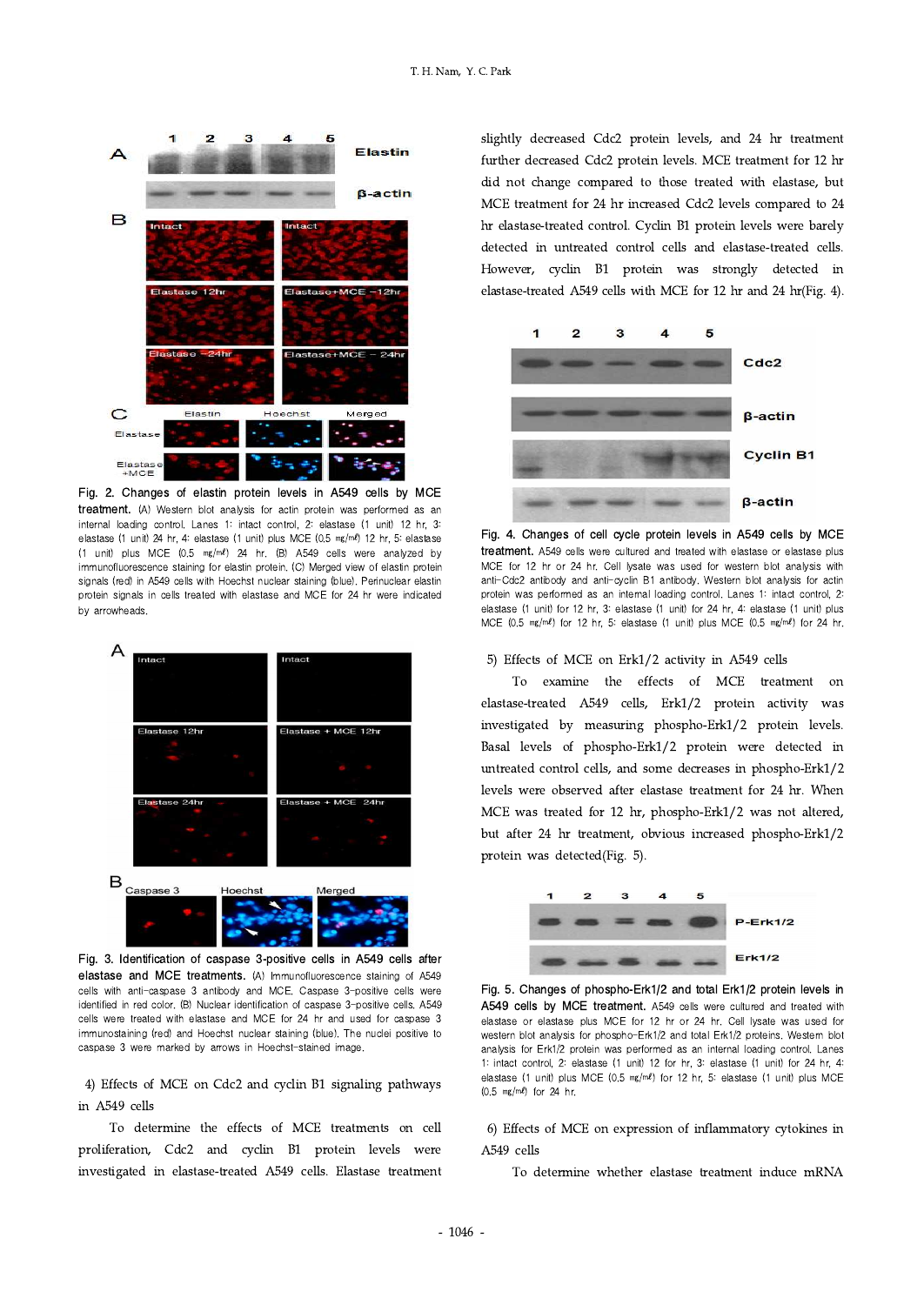expression of IL-1β and TNF-α in A549 cells with different treatments, RNA from A549 cells was used for RT-PCR elevated analysis. IL-1β and TNF-α mRNA induction slight increased in A549 cells treated with elastase for 12 hr and further elevated by 24 treatment of elastase. MCE treatment for 12 hr or 24 hr attenuated IL-1β and TNF-α mRNA levels in A549 cells(Fig. 6).



Fig. 6. RT-PCR analysis of IL-1β and TNF-α mRNA expression in A549 cells. After various treatments, RNA was isolated from each experimental group and was used for RT-PCR. Amplified DNA of IL-1β TNF-α were detected at expected size position (IL-1β; 672 bp).RT-PCR for actin mRNA (DNA band size; 409 bp) was performed as an internal loading control. Lanes 1: intact control, 2: elastase (1 unit) for 12 hr, 3: elastase (1 unit) for 24 hr, 4: elastase (1 unit) plus MCE (0.5  $mg/ml$ ) for 12 hr, 5: elastase (1 unit) plus MCE (0.5 mg/ml) for 24 hr.

### 2. In vivo

1) Effects of MCE on histological analysis of lung tissue

The effects of elastase and MCE treatment on lung tissue were investigated by H & E histological staining and Hoechst nuclear staining. Many of the small sizes of alveoli were observed in the lung tissue from untreated control animal. However, greatly dilated alveoli were frequently observed in the lung tissue treated with elastase. When the animals were administered with MCE in addition to elastase, the sizes of alveoli were similar to those in untreated control animals(Fig. 7A). In elastase-treated tissue, enlarged form of aggregated cells were observed around the alveoli(Fig. 7B). Lung tissue sections from the intact control mouse and the mice treated with elastase or elastase plus MCE were used for Hoechst nuclear staining. While individual nuclei were observed evenly throughout the intact lung tissue, heavily localized staining pattern was observed around some of the enlarged alveoli in elastase-treated group. In tissue from elastase plus MCE treatments, nuclear distribution was very similar to those of the intact control tissue(Fig. 7C).

### 2) Effects of MCE on elastin protein in the lung tissue

Elastin protein levels and its distribution in the lung tissue were investigated by western and immunofluorescence staining analyses. To examine elastin protein levels quantitatively, lung tissues were subjected to western blot analysis. Elastase treatment decreased elastin protein, compared with intact control. MCE treatment resulted in elastin protein expression(Fig. 8A). Immunofluorescence staining of elastin protein in the intact lung tissue showed that intense protein signals were particularly found around the alveoli(Fig. 8B). Elastin signals were greatly decreased in elastase-treated tissue, but the signal intensities were elevated by MCE treatment(Fig. 8B).



Fig. 7. Histological analysis of lung tissues from mice after different treatments. Mice after different treatments, lung tissue was dissected out and the sections were used for H & E cytological staining. (A) The areas shown white indicate alveoli (marked asterisks). (B) Enlarged images for the stained lung tissue. Notice strong eosinophilic staining around the alveolus in elastase-treated group (arrows). In (A) and (B), tissue sections were analyzed under the bright-field microscope (A: 200×magnification, B: 400×magnification). (C) Hoechst nuclear staining analysis of lung tissues from mice after different treatments. Mice after different treatments, lung tissue was dissected out and the sections were used for nuclear staining with Hoechst 33258. The sections were analyzed under the fluorescence microscope (200×magnification). The alveolar areas were marked by asterisks, and the arrow at the vicinity to the alveoli showed strongly stained nuclei in the elastase-treated group.



Fig. 8. Analysis of elastin protein in lung tissue after different treatment. Lung tissue after different treatment was dissected and used for western analysis (A) and for immunofluorescence staining (B). Western blot for actin protein was performed as an internal loading control. In (B), the area of alveolus was marked by asterisk and stronger elastin signals were seen the adjacent area to the alveoli. lane 1; untreated intact control, lane 2; elastase treated, lane 3; elastase plus MCE treated.

3) Effects of MCE on Cdc2 and cyclin B1 protein levels in lung tissue

To determine possible changes in cell proliferation in the lung, Cdc2 proteins levels were analyzed by western blot analysis. Cdc2 protein was barely detected in the intact lung tissues and slightly increased after elastase treatment. MCE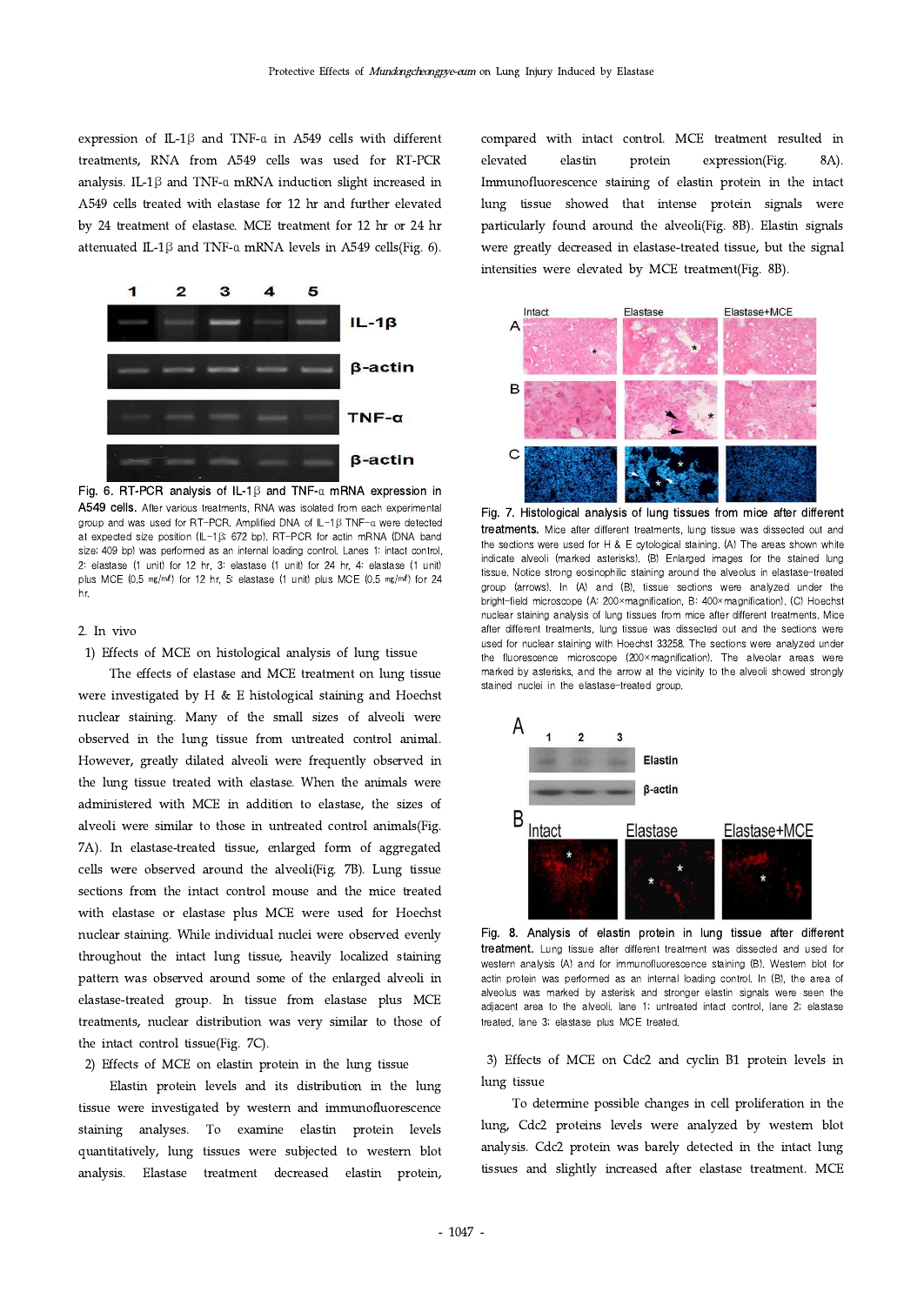treatment in addition to elastase treatment induced strong increases in Cdc2 protein levels(Fig. 9A). Cdc2 regulatory protein cyclin B1 protein levels were similar between three experimental groups though some non-specific bands interfered for the detection sensitivity(Fig. 9B). Tissue distribution of Cdc2 protein signals was analyzed by immunofluorescence staining.

Cdc2 protein of the elastase treated tissues relatively increased than intact control. Enhanced Cdc2 signals were seen in the lung tissue treated with elastase plus MCE, as observed by western analysis(Fig. 9C). Cyclin B1 protein signals were observed constitutively in the intact lung tissue and heavily localized, intense signaling was seen in elastase-treated tissue. Tissue distribution of cyclin B1 signals after MCE treatment was similar to that in the intact tissue. However, overall levels of protein signals were similar among 3 experimental groups, as has been observed by western blot analysis(Fig. 9D).



Fig. 9. Cdc2 and cyclin B1 protein analysis in lung tissue after different treatment. Lung tissue after different treatment was dissected and used for western analysis for Cdc2 and cyclin B1. Western analysis for actin protein was performed as an internal loading control (A and B). Lane 1; untreated intact control, lane 2; elastase treated, lane 3; elastase plus MCE treated. Cdc2 and cyclin B1 protein signals in the lung tissue from intact, elastase-treated, and elastase plus MCE-treated mice. Lung tissue was used for immunofluorescence staining for the detection of Cdc2 (green) and cyclin B1 (red) protein signals (C and D).

4) Effects of MCE on phospho-Erk1/2 protein levels in lung tissue

Changes in survival activity of lung cells was investigated by MCE administration. Quantitative analysis of phospho-Erk1/2 in the lung tissue showed a low level of Erk1/2 activity in untreated normal tissue. Elastase treatment increased phospho-Erk1/2 levels, and MCE administration further elevated. Total Erk1/2 levels which were produced moderately were not changed by different treatments(Fig. 10A). To determine subcellular localization of induced phospho-Erk1/2 in the lung tissue, immunofluorescence staining for phospho-Erk1/2 protein was performed. Phospho-Erk1/2 signals were more intense in elastase-treated tissues compared to intact control(Fig. 10B). When MCE was treated in elastase-treated animal, phospho-Erk1/2 signal was further enhanced. To investigate subcellular distribution of phospho-Erk1/2 signals, fluorescence view of phospho-Erk1/2 was merged with Hoechst-stained nuclei. Phospho-Erk1/2 signals were largely overlapped with nucleus areas, and some additional signals were found in the perinuclear area(Fig. 10C).



Fig. 10. Analysis of phospho-Erk1/2 protein signals in the lung tissue. (A) Protein lysates from the lung tissue were used for western analysis, and the analysis for Erk1/2 was performed as an internal loading control. Lane 1; untreated intact control, lane 2; elastase treated, lane 3; elastase plus MCE treated. Analysis of phospho-Erk1/2 protein signals in the lung tissue. (B) Phospho-Erk1/2 signals were compared among the lung tissue with different treatments (in red). (C) Immunofluorescence view of phospho-Erk1/2 images with Hoechst-stained nuclei. The lung tissue treated with elastase and MCE was used for immunofluorescence staining. In the merged image, the arrow indicates phospho-Erk1/2 signals found in the nuclear area and the arrowheads shows phospho-Erk1/2 signals surrounding perinuclear cytoplasmic zone.



Fig. 11. Immunofluorescence staining analysis of caspase 3 protein signals in the lung tissue after different treatments. (A) Caspase 3 protein signals was detected in red under the fluorescence microscopic analysis. (B) Merged images of caspase 3 protein signals (in red) with Hoechst-stained nuclei (blue). Notice heavily stained caspase 3 signals surrounding the alveolus (marked asterisk) in the lung tissue which had been prepared from the animals administered with elastase.

5) Effects of MCE on caspase 3 protein levels in lung tissue

Possible involvement of apoptotic cell death was investigated by immunofluorescence staining in the lung tissue. In the intact lung tissue, caspase 3 protein signals were not detected, but clear signals were found after elastase treatment(Fig. 11A). When treated with MCE in addition to elastase, caspase 3 protein signals were largely attenuated in the lung cells. Merged image of caspase 3 fluorescence view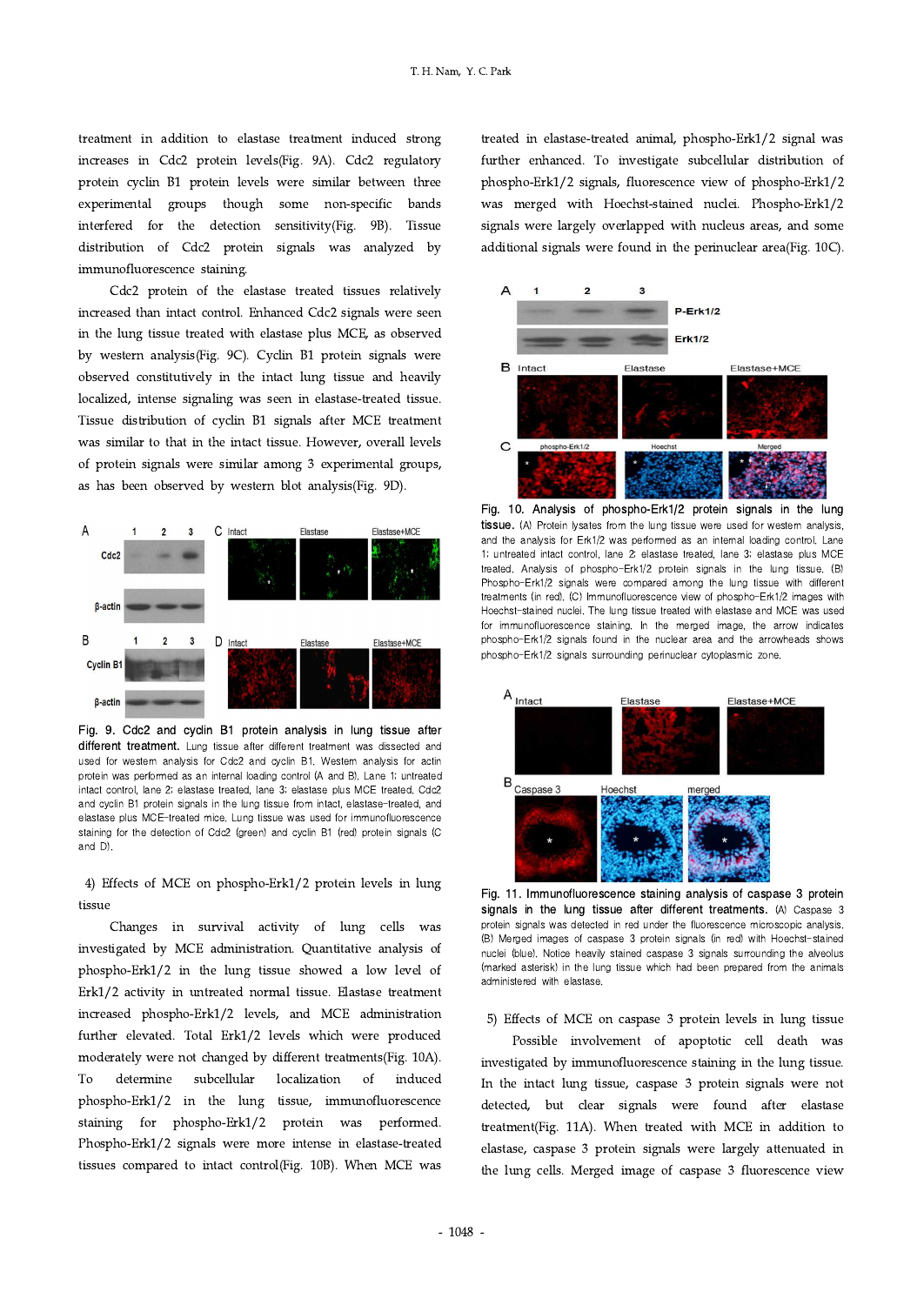with Hoechst-nuclei revealed that relatively stronger signals were positioned around the alveoli in the elastase-treated lung tissue(Fig. 11B).

# Discussion

COPD is a disease state characterized by airflow limitation that is not fully reversible. The airflow limitation is usually both progressive and associated with an abnormal inflammatory response of the lungs to noxious particles or  $gases<sup>14</sup>$ . Although pathological genesis for COPD is not fully understood, studies suggested that the two imbalances are protease-antiprotease imbalances and oxidant-antioxidant imbalance<sup>15)</sup>. Smoking, for instance, can increase neutrophil's elastase levels in the blood, which is to attack lung tissue $^{16}$ .

In oriental medicine, MCE is known to treat lung symptoms such as chronic cough, which might be associated with COPD. Moreover, it was reported that some of herbal components such asGlycyrrhizae Radix and Ginseng Radix are effective for protecting lung tissues from inflammatory damages $^{11,12}$ . However, possible mechanism underlying its effects on respiratory diseases have not been studied at cellular and molecular levels. Therefore in the current study, cellular factors which are known to be important for survival or death were investigated using cultured cells and in vivo lung tissues in an experimental mouse model.

Unregulated elastase activity in the lung tissue can cause the loss of elastic recoil, which is accompanied by destruction of bronchioles and alveolar walls. Consequently, the dilation of the alveolar ducts might result in inefficient ventilation and perfusion inequalities. As an experimental animal models for COPD, the animal was given external inflammatory stress for example instilling papain, a plant inhibitor, cigarette smoking $17$ . To examine more specific target molecules, transgenic mouse overexpressing metalloprotease I or interferon-gamma, or knockout mouse approaches were developed $18,19$ .

In the present study, investigations on the molecular factors in relation to emphysema were studied using in vitro cultured cells (A549 epithelial cell line) and in vivo mouse model. A549 cell line is derived from the epithelium of the lung cancer tissue, and, together with BEAS-2B cells, is widely used for molecular studies on lung diseases $17,20$ . When A549 cells were treated with elastase, cell damage was clearly observed by morphological, biochemical, and function (metabolic) criteria. Treatment of A549 cells with elastase for 12 hr to 24 hr induced cell death responses. Elastase activity on A549 cells were well observed by elastin-stained cells: after 24 hr treatment with elastase, cells tend to be shrunken to be a round shape. Since elastin is a fibrous protein to provide resilience of the cell or tissue structure, its degradation could collapse the periplasmic integrity of the cell. When MCE was treated to A549 cells together with elastase, elastin-labeled cell morphology was more similar to untreated control cells rather than elastase-treated cells, suggesting possible protection of elastin structures by MCE.

Treatment of A549 cells by elastase activated, to a certain extent, the apoptotic cell death pathway, as identified by positive caspase 3 signals. Caspase 3 positive cells were clearly observed and increased after elastase treatment up to for 24 hr. Caspase 3 is one of critical proteases which is activated during the apoptotic cell death process<sup>21)</sup>. Caspase 3 activates substrate proteins such as DNA degradation enzymes and important cytoskeletal proteins, suggesting that elastase-treated A549 cells may involve apoptosis cell death pathway<sup>20</sup>); however, it should be noted that many of dying cells did not show caspase 3-positive signals, suggesting that both apoptotic and necrotic cell death pathway might be involved in A549 cells treated with elastase.

When the mouse was inhaled with elastase through nasal inhalation, in the lung tissue, increased cell population around the alveoli and enlarged airspaces distal to the terminal bronchi were observed $^{22}$ . This histological feature could be associated with pathological pattern of emphysema. Indeed, imbalance of elastase activity and oxidation-reduction have been implicated to cause emphysema $^{23)}$ . Elastin protein play an important role for the integrity of acinar structures by maintaining eleatic recoil which is to support alveolar space against transmural pressure toward intrapleural space $24.25$ ). When there is a defect in elastin, alveolar duct area is expanded, showing pathological features of emphysema.

Elastase-treated lung tissue showed increased signals of caspase 3 proteins around the alveolar ductal area, suggesting that apoptotic cell death are commonly involved in A549 cells and in vivo lung tissue. These data further implicate that both in vitro and in vivo experimental paradigms may be useful to investigate emphysema and complement each other.

Treatment of MCE into elastase-treated A549 cells and lung tissue appeared to recover cell and tissue morphology similar to untreated controls, and major findings are described as follows. First, MCE treatment changed elastin-labeled A549 cells which was condensed, round shape into fibrous shape. Second, in vivo alveolar airspace was reduced and adjacent dense cell population was decreased. Third, the number of caspase 3-positive cells was largely reduced to a similar level as untreated control. Together, these data suggest that MCE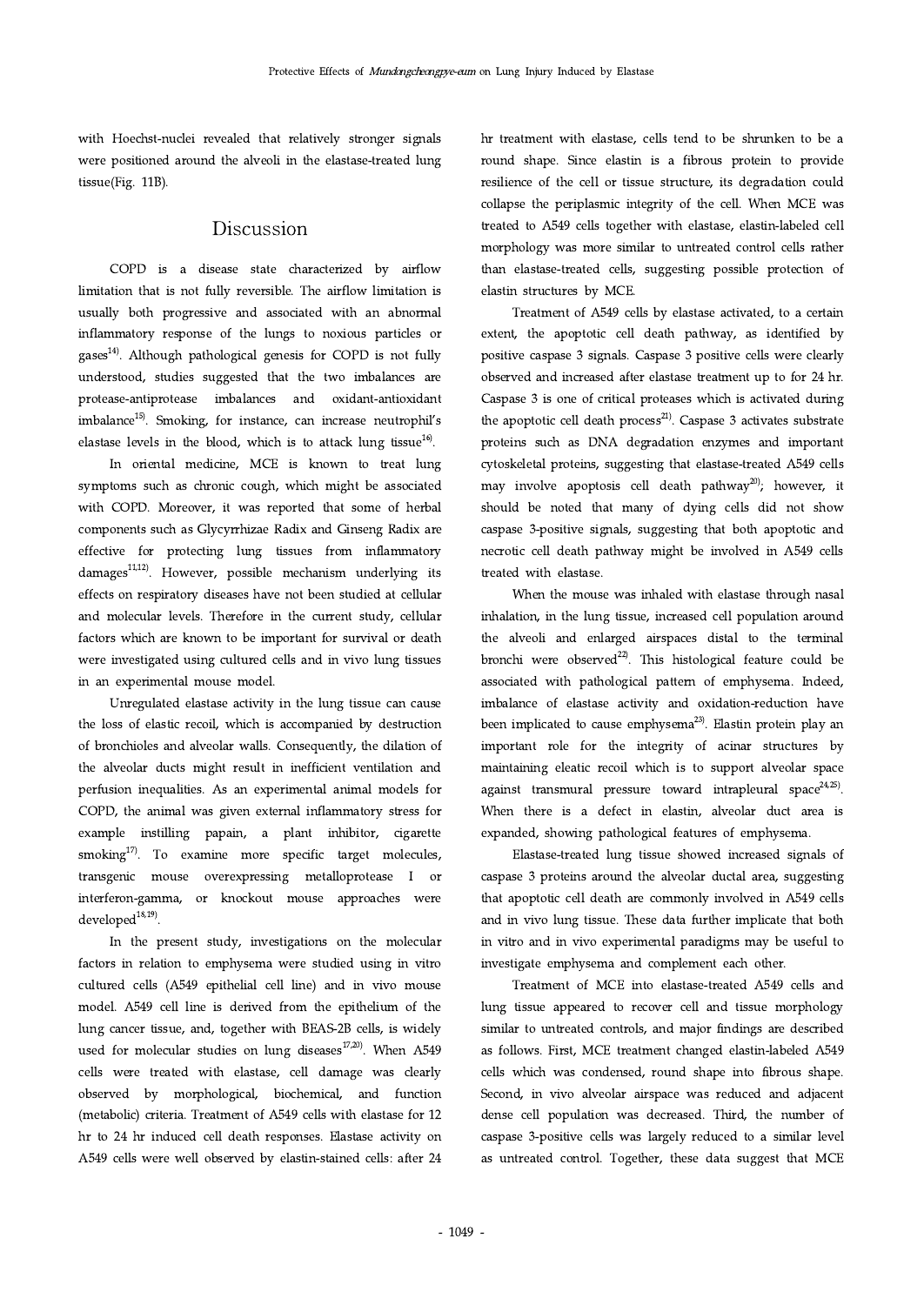appears to mediate protection of elastase-treated lung's epithelial cells or lung's epithelial cell lines.

Selected molecular candidates that might be involved in cell or tissue damages by elastase and possible protection by MCE were further investigated. First, Erk1/2 protein kinase as a principal mitogen activated protein (MAP) kinase family proteins was investigated. Erk1/2 indicates two Erk family proteins Erk1 and 2, both of which have very similar molecular size (42 and 44 kDa) and share major biochemical properties. Erk family proteins, together with p38 and c-Jun N-terminal kinase (JNK), comprises of MAP kinase proteins. These proteins are known to be activated by upstream kinase such as MEK family proteins, which is activated by another upstream kinase called MEKK proteins<sup>26,27)</sup>. Many of the MAP kinase family proteins are constitutively expressed in the cells and can be activated by phosphorylation by upstream kinases. For instance, Erk1/2 is produced in normal situation, but can be activated by phosphorylation by MEK1/2 in responses to external stimulation. Once activated, these kinases phosphorylate downstream substrate proteins; for instance in many cells, Erk1/2 phosphorylates MEF2C and cAMP responsive element binding protein (CREB) which can act transcription factors for the induction of gene expression<sup>28,29</sup>. Since activation pathways and downstream target proteins among these proteins are cross-linked each other in many cases, their cell biological functions are not defined in a distinct manner. Yet, several lines of experimental data strongly implicated that Erk1/2 activation is important for inducing cell survival, differentiation and proliferation whereas activation of JNK and p38 are more important for the induction of apoptotic cell death pathway<sup>30)</sup>.

In the present study, elastase treatment of A549 cells resulted in decreased levels of phospho-Erk1/2 which could be functionally related to cell injury and death. However, Erk1/2 activity, which was barely observed in the normal lung tissue, was increased after elastase treatment. One possible interpretation of this discrepancies would be that normal A549 cells in culture may require a certain level of Erk1/2 activity for their survival and continuous proliferation in the culture condition. In contrast, the lung cells in normal animals may not require such an active cellular activity. When A549 cells are treated with elastase, cell damage and decreased cellular activity could be positively related with decreased Erk1/2 activity. However in elastase-treated lung cells, cellular activity that tries to survive against elastase-induced injury signals could be induced and this can rather increase Erk1/2 activity; this interpretation is consistent with a previous report<sup>31)</sup> and the increased number of Hoechst-stained nuclei around the alveolar space in elastase-treated animal. This difference in the interpretation is based on the structural integrity between cells and tissue in responses against external insults, which could result in opposite consequences: irresistible damage response vs resistable survival activity.

Interestingly however, Erk1/2 activity was increased by MCE treatment in both cases, which supporting the idea that MCE may elevate survival activity in damaged cells. How MCE-induced Erk1/2 activity is functionally related to lung cell protections against elastase-induced insults remains to be explored. Identification of phospho-Erk1/2 signals in lung tissue by immunofluorescence staining showed the existence of the protein signals in the perinuclear as well as nuclear areas, suggesting that phospho-Erk1/2 might have target substrates in both cytoplasm and nucleus. Transcription factor such as CREB could be activated by phosphorylation by Erk1/2 and induce target gene expression.

As one of the ways to determine increased cellular proliferation in MCE-treated lung cells against elastase treatments, changes in Cdc2 and its regulatory protein cyclin B1 were investigated in A549 cells and lung tissues. Cdc2, also called cyclin-dependent kinase 1 (Cdk1), is the prototypical Cdk family protein which is known to be critical for cell cycle progression<sup>32-34)</sup>. Although activation of Cdc2 is important for the transition of G2 (growth phase 2) to M (mitosis) phase while other Cdk family proteins such as Cdk2 is more important for G1 to S phase transition, recent study suggests that Cdc2 alone is sufficient for whole cell cycle progression $35$ . Cdc2 activation requires the binding of regulatory protein cyclin B protein; Of two different cyclin proteins B1 and B2, cyclin B1 is more important for cell cycle progress and cyclin B2 may function more important for cytoskeletal rearrangement during cell motility<sup>36</sup>. Thus, regular progression of cell cycle requires Cdc2 kinase activity which is fulfilled by Cdc2 and cyclin B1.

It has been primarily observed in this study that the number of nuclei of cultured A549 cells and lung cells were decreased by elastase treatment and elevated similar to the normal levels by MCE treatment, strongly suggesting that MCE treatment activated cell cycle progression as one of the ways to protect the cells from external insults, raising the possible involvement of cell cycle machinery. In A549 cells, both Cdc2 and cyclin B1 levels were decreased after elastase treatment, and cyclin B1, but not Cdc2 protein, levels were elevated by MCE treatment. In contrast in lung tissue, cyclin B1 protein, but not Cdc2, protein levels were unregulated after MCE treatment. Thus, possible mechanism in regulating cell cycle progression by MCE treatment seems to be operated in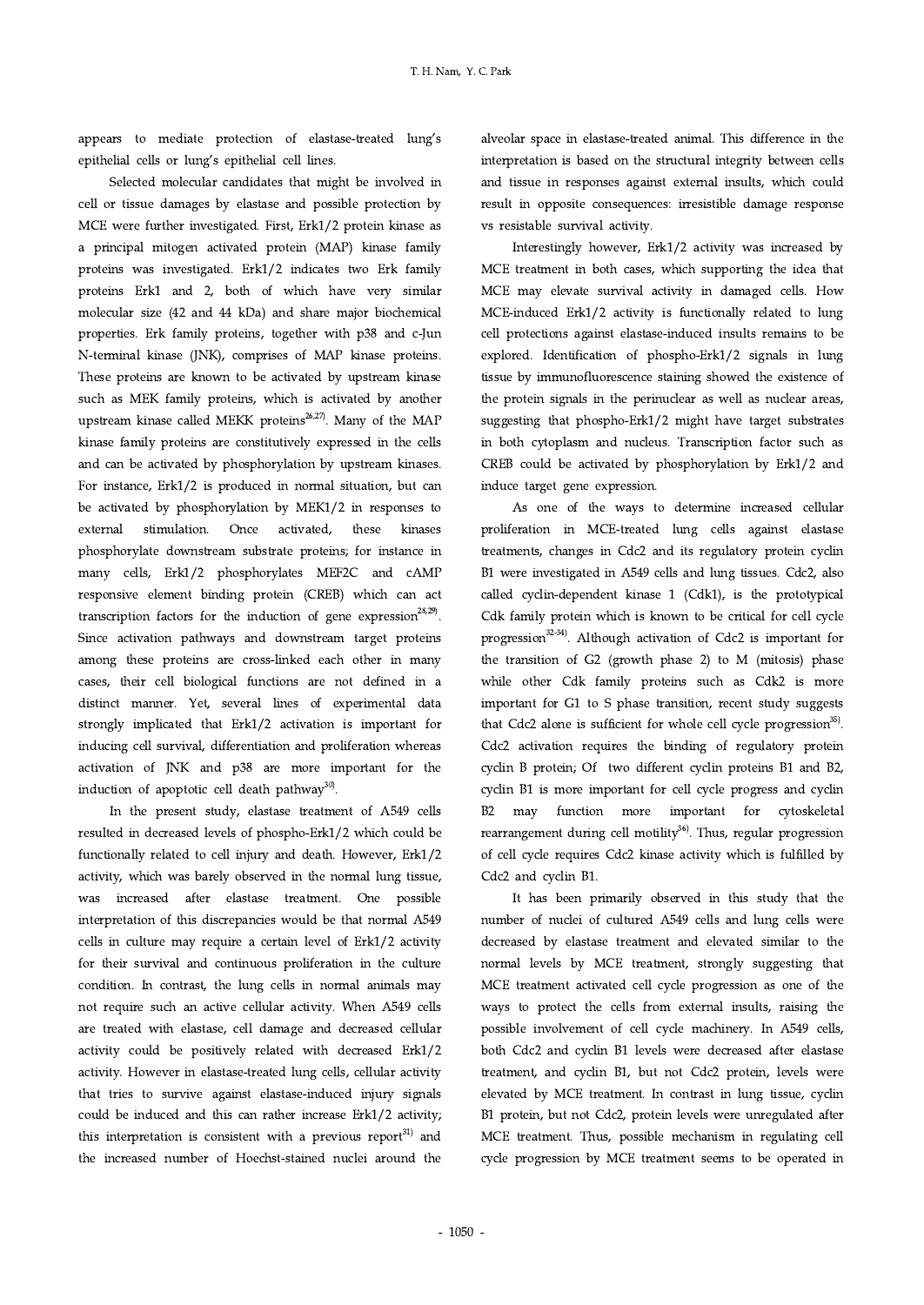different manner between A549 cells and lung cells. In any case, increased Cdc2 activity as protein kinase would be expected, and increased cell proliferation would be resulted in both cases.

As one of the ways to investigate general pathological mechanism, changes in mRNA expression of TNF-α and IL-1β were investigated. These two proteins are the representative inflammatory cytokines that are known to be strongly induced in most of the acute inflammatory reactions $37,38$ ). To investigate whether TNF-a and IL-1  $\beta$  induction are regulated at the gene expression levels, RT-PCR was performed in both A549 cells and lung tissues. In both cases, TNF-α and IL-1 mRNA levels were increased after elastase treatment, implicating increased production of IL-1β and TNF-α proteins in affected cells. MCE treatment into the corresponding cells resulted in decreased levels of mRNA for both proteins. Thus, elastase treatment appears to involve inflammatory responses which is alleviated by MCE treatment(Fig. 12). Further studies on dosage and modified prescriptions are warranted.



Fig. 12. Role of protease on pathogenesis of COPD and target of MCE.

## Conclusion

The present study was performed to investigate whether MCE has protective role for lung cells which had been treated  $7.$ with elastase. As experimental system, both cultured A549 cells and in vivo lung tissue were investigated by histological and biochemical approaches. The major findings are summarized as follows.

MCE significantly increased cell survival rate in MTT assay and protected lung tissue injury in morphological examinations. MCE increased Cdc2 activity in both cultured A549 cells and in vivo lung tissue. MCE increased phospho-Erk1/2 activity in both cultured A549 cells and in vivo lung tissue. MCE inhibited caspase 3 activity in both A549 cells and in vivo lung tissue, but largely inhibited by MCE treatment. MCE suppressed the expression levels of inflammatory cytokine proteins IL1-β and TNF-α in cultured A549 cells.

Taken together, MCE treatment appears to regulate pathophysiological responses by elastase treatment in lung cells. Furthermore, MCE effects seems to act on the target cells in diverse manner. Further studies on the characterization of diverse molecular components in MCE would be helpful to delineate pathophysiological observations into molecular mechanism.

## Acknowledgments

This research was supported by Basic Science Research Program through the National Research Foundation of Kore (NFR) funded by the Ministry of Education, Science and Technology (2010-0010960)

# References

- 1. Korea National Statistical Office, Republic of Korea [Internet]. Dajeon: Korea National Statistical Office; c1996-[cited 2009 Mar]. Available from: http://www.nso.go.kr
- 2. Kim, D.S., Kim, Y.S., Jung, K.S., Chang, J.H., Lim, C.M., Lee, J.H. Prevalence of chronic obstructive pulmonary disease in Korea: a population-based spirometry survey. Am J Respir Crit Care Med. 172(7):842-847, 2005.
- 3. Lopez, A.D., Murray, C.C. The global burden of disease, 1990-2020. Nat Med. 4(11):1241-1243, 1998.
- 4. Churg, A., Wright, J.L. Proteases and emphysema. Curr Opin Pulm Med. 11(2):153-159, 2005.
- 5. Ioachimescu, O.C., Stoller, J.K. A review of alpha-1 antitrypsin deficiency. COPD. 2(2):263-275, 2005.
- 6. Stoller, J.K., Aboussouan, L.S. Alpha1-antitrypsin deficiency. Lancet. 365(9478):2225-2236, 2005.
- 7. Tremblay, G.M., Janelle, M.F., Bourbonnais. Y. Anti-inflammatory activity of neutrophil elastase inhibitors. Curr Opin Investig Drugs. 4(5):556-565, 2003.
- 8. Hur, J. Dongeuibogam. Seoul, Namsandang, pp 481-482, 1989.
- 9. World Health Organization. WHO International Standard Terminologies on Traditional Medicine in the Western Pacific Region. Geneva, World Health Organization, p 176, 2007.
- 10. Committee of Oriental Respiratory Medicine. Oriental Internal Medicine of Lung System. Seoul, Gukjin, pp 338-346, 2004.
- 11. Xie, Y.C., Dong, X.W., Wu, X.M., Yan, X.F., Xie, Q.M.